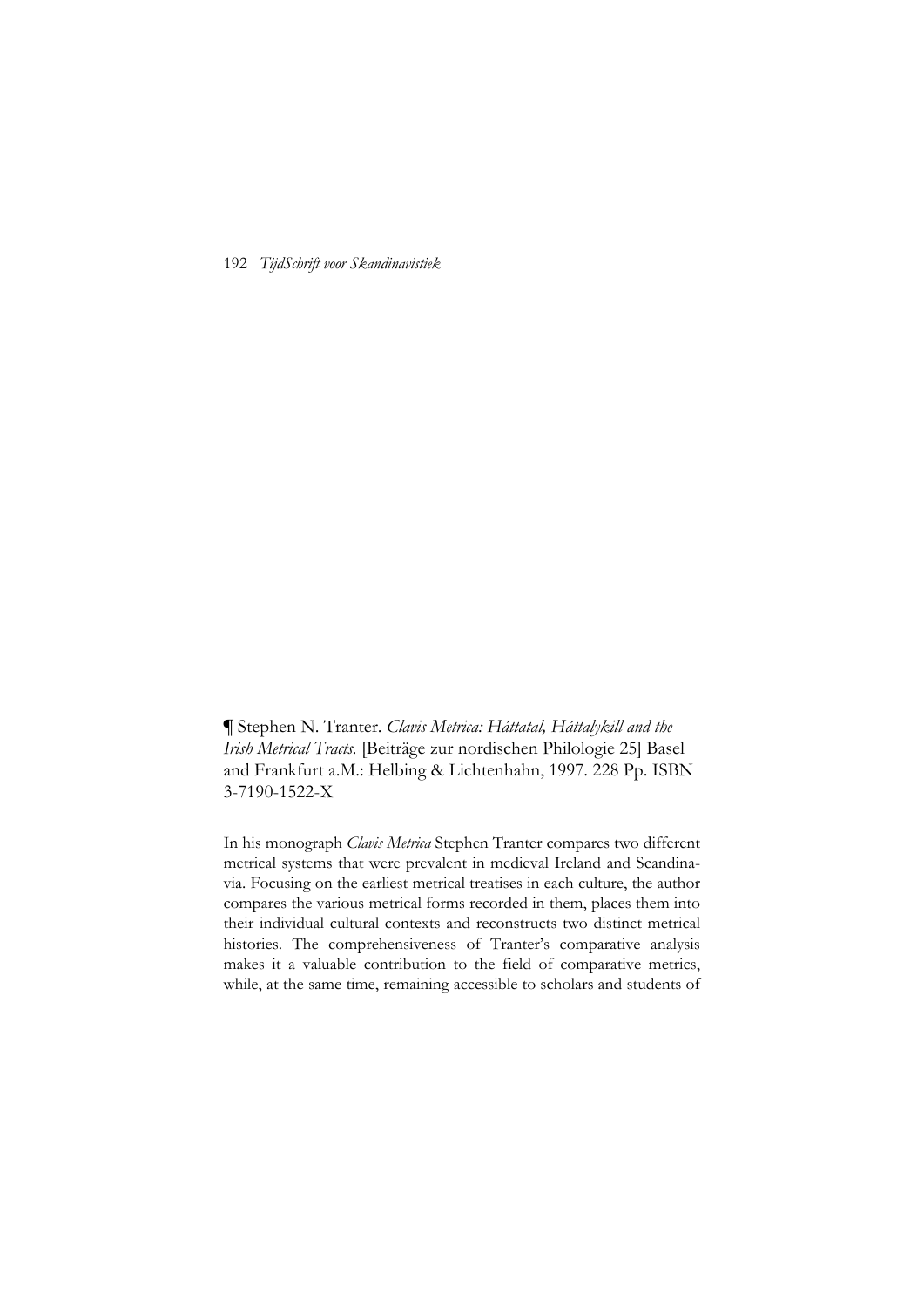## *Recensies* 193

Old Norse and early Irish language and literature. Tranter's exposition of the subject matter is always clear: subject-specific terminology is explained whenever necessary, and helpful summaries are given at the end of each chapter. In particular the recapitulary summaries at the end of the whole study enable the reader to look up information concerning specific topics in Old Icelandic and medieval Irish metrics, topics which then can be further investigated in the other works mentioned by Tranter throughout his work.

The two introductory chapters of *Clavis Metrica* lay the groundwork for the study. Tranter points out that Earl Rögnvaldr's *HáttalykillI* (12th century) and Snorri Sturluson's *Háttatal* (13th century), on the one hand, and Cellach Hua Ruanada's *Dagaisti* (11th century) and the first three Irish metrical tracts  $(10<sup>th</sup>$  and early  $11<sup>th</sup>$  century), on the other, describe two poetical systems that resemble each other only superficially. Although syllabicity, alliteration and rhyme are prominent features in both Irish and skaldic verse, their nature and function in each poetic tradition are determined by culture-dependent factors. The early conversion of Ireland to Christianity and the introduction of the written word induced Irish poets and metricists to assimilate the principles of metrical analysis used in Western Latinity. Scandinavian skaldic verse was, however, an already established literary tradition at the time of the introduction of Christianity in 10th century Norway and Iceland and continued to be influenced by native oral forms after the conversion. According to Tranter, the presence of a writing-based set of poetic conventions, complete with an organized classification system, even stimulated the regulation of the poet's liberties. Both Irish poet (*fili* and bard) and Icelandic skald enjoyed a prestigious position at their patron's court, yet only the Irish poet's composition had to correspond to his given status in a strictly hierachal order of poets.

Since stanzaic-syllabic verse fully or partially replaced a native oral alliterative metrical system in both cultures, the question arises how such a change was motivated. In respect to Irish verse, Tranter rejects Calvert Watkins' theory of an inherent Indo-European iso-syllabic system but favours the standard approach that postulates the influence of Latin hymnody on Irish poetic composition. However, Tranter is less certain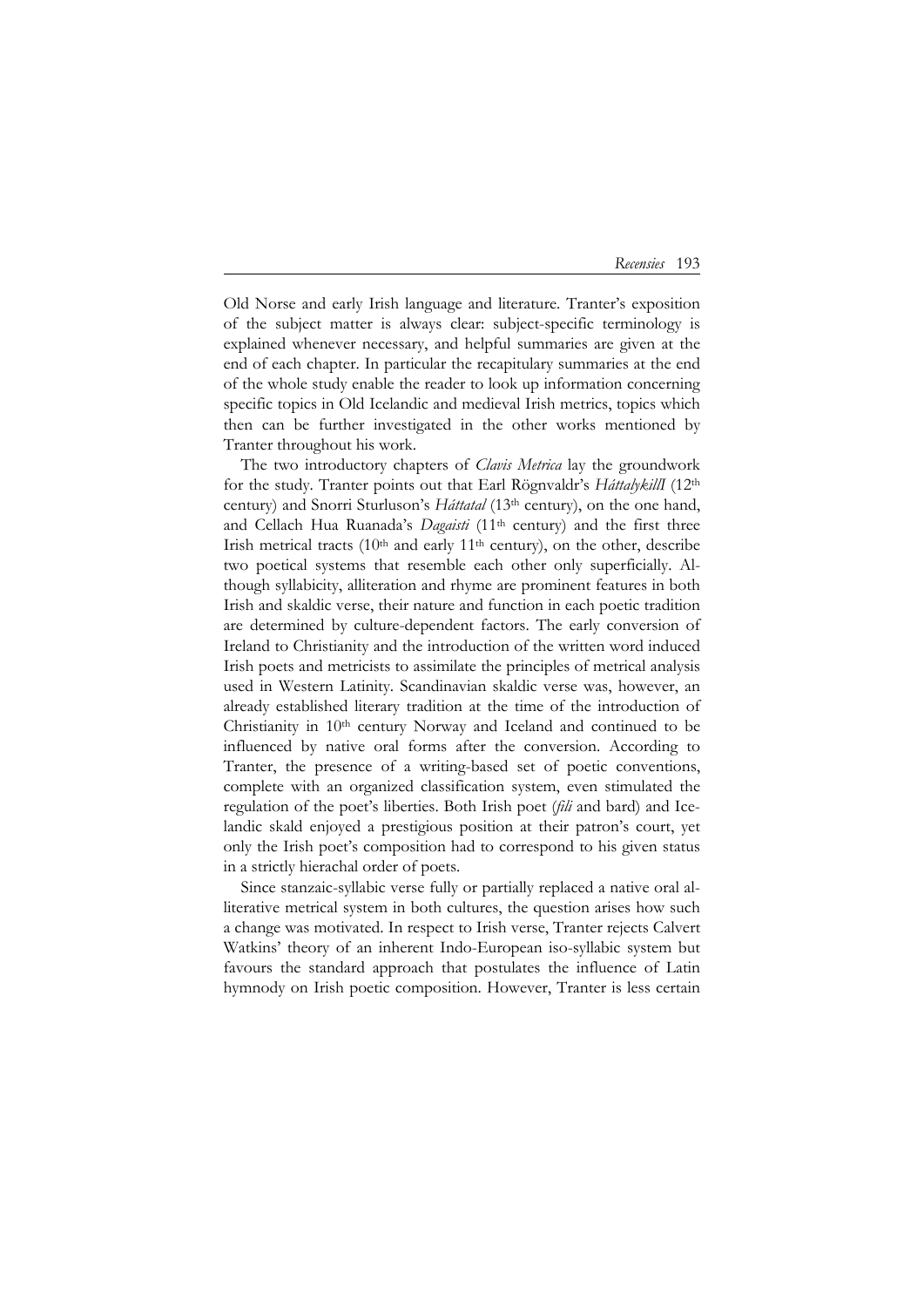## 194 *TijdSchrift voor Skandinavistiek*

when discussing the various explanations for the rise of iso-syllabic verse in Scandinavia. Although agreeing that the loss of inflectional endings and the resulting shortening of the long line faciliated strict line control and the introduction of internal tonic syllable rhyme in skaldic verse, he argues that such linguistic changes do not provide the basis for a compelling argument. Tranter instead accepts an explanation that postulates cultural borrowing from the Irish metrical system or Latin hymnody although his view greatly differs from the conventional argument. In his discussion of the origin of the skaldic *dróttkvætt* he points out that such a borrowing could only have been transmitted orally. Consequently, the reconstruction of any details in the history of skaldic form is impossible.

Whatever the origins of skaldic verse may have been, its practitioners did not copy the use of alliteration, rhyme and iso-syllabicity from their Irish colleagues. Influenced by their native oral poetic heritage, they continued to use alliteration modeled on the Germanic *Langzeile.* Rhyme was added but was internal and tonic, thus retaining an aural quality. The same poets even allowed an occasional irregular syllable count, which Snorri can only explain by referring to acoustically defined regulations (e.g. the use of *bragarmál* 'poetic speech' and the occurrence of long and short syllables). In fact, the enormous pressures imposed on him by his native poetic heritage forced Snorri to compromise Latin classification models throughout his *Háttatal.* Not only is he unable to apply Isidore of Seville's abstract principles of binary division, repeated subdivisions and organization by significant numbers to skaldic metrics in any consistent manner, but he also includes alliteration, tonic rhyme and other speech-related characteristics, thus confirming the status of these inherited oral features within the new superimposed classification system.

The composition and classification of Irish verse, on the other hand, adapted well to the demands of the new metrical system introduced with Christianity. The syllable, taken over from the grammars of late Antiquity, soon became the main classification feature for both poets and tractarians. Full end rhyme was also introduced which, with the loss of inflectional endings, turned into consonant-class rhyme. In the cases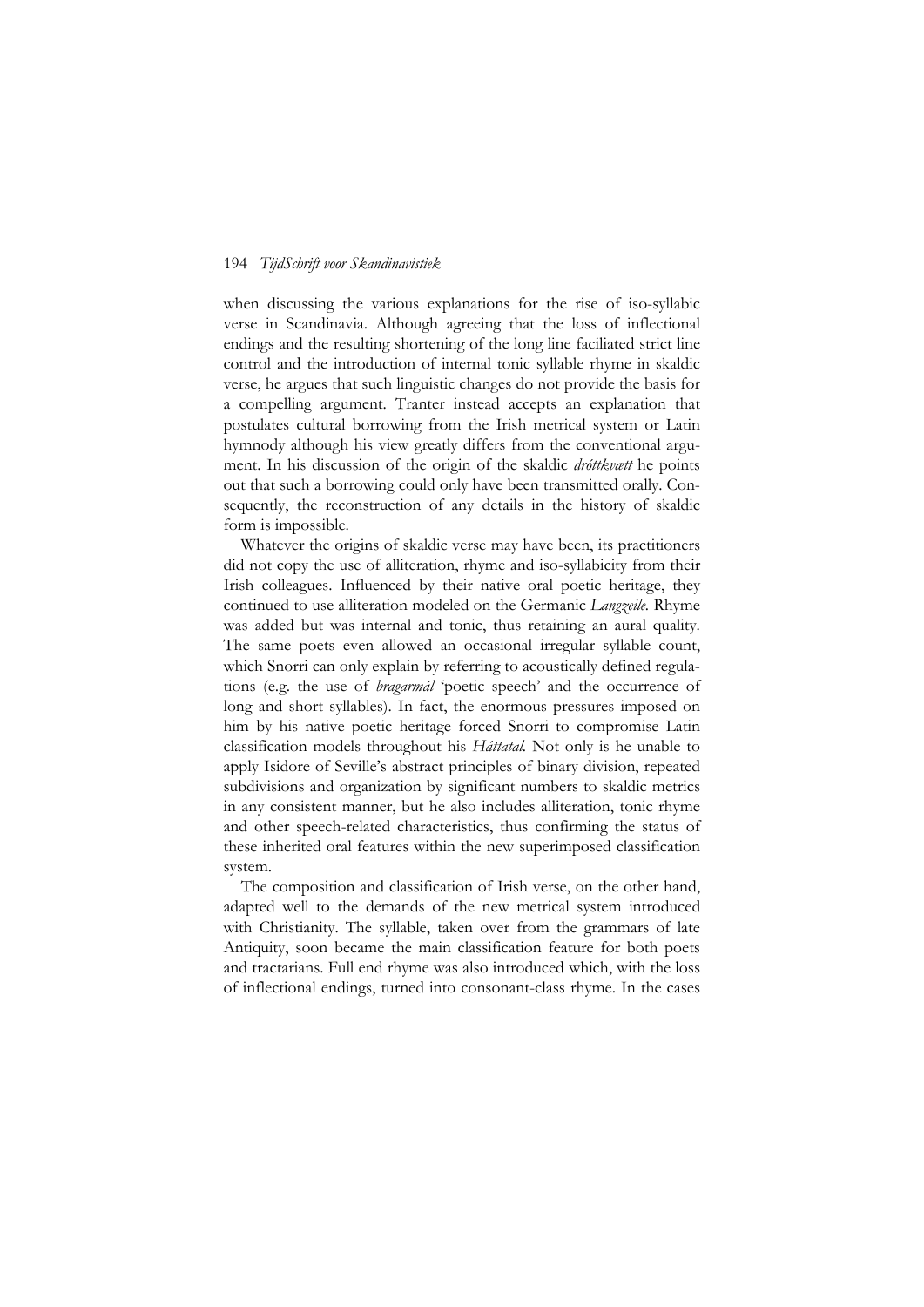## *Recensies* 195

of alliteration and accent in Irish poetry, Tranter distinguishes between poetic practice and classification. Although both features occur regularly in all Irish verse forms except for the "clerical" metres *deibide* and *rannaigecht*, these poetic features are not mentioned in metrical tracts because Latin grammarians did not discuss them. Finally, the Irish metricists totally adapted Isidore's principles to their own poetry and created a socially regulated, hierachal classification system of metres.

Tranter sums up the main points of his analysis in his conclusion and then postulates two different metrical histories for the two poetic corpora. In medieval Ireland, stanzaic-syllabic verse developed along two channels, which Tranter cautiously calls "lay" and "clerical." Tranter claims that even the lay poets, although trained in the vernacular tradition of oral alliterative poetry, eventually used the new syllabic verse, which gained increasing prestige. Both kinds of composition were influenced by writing-based principles and both were subject to written analysis developed directly from Latin models. Icelandic stanzaicsyllabic verse, in contrast with Irish versification, remained more faithful to its oral ancestor, the alliterative long line. Skaldic poetry took its shape not from the influence of writing based principles but from a "more indefinite source of stimulus for change, one which must have been the product of oral transmission" (p.202), and which Tranter credits to the Scandinavians' mobility in the Viking Age.

As Tranter acknowledges, his two "models of evolution" only constitute a simplifying survey of factors and processes that contributed to the transition from alliterative to stanzaic-syllabic verse in Ireland and Scandinavia. Tranter's main hypothesis that writing-based Western Latinity affected the transition much more in medieval Ireland than in medieval Scandinavia is hard to refute, yet some of his evidence has to be contested. It is rash to postulate that stanzaic division, syllable count and cadence in early skaldic verse were transmitted orally because they are generally assumed to have been first used before the conversions of Norway and Iceland. Even if we accept the traditional dating of the early poetry containing these features, we do not know if the skalds had not been exposed to Christianity and writing before the official dates of conversion. And if the skalds were exposed to writing, why could not